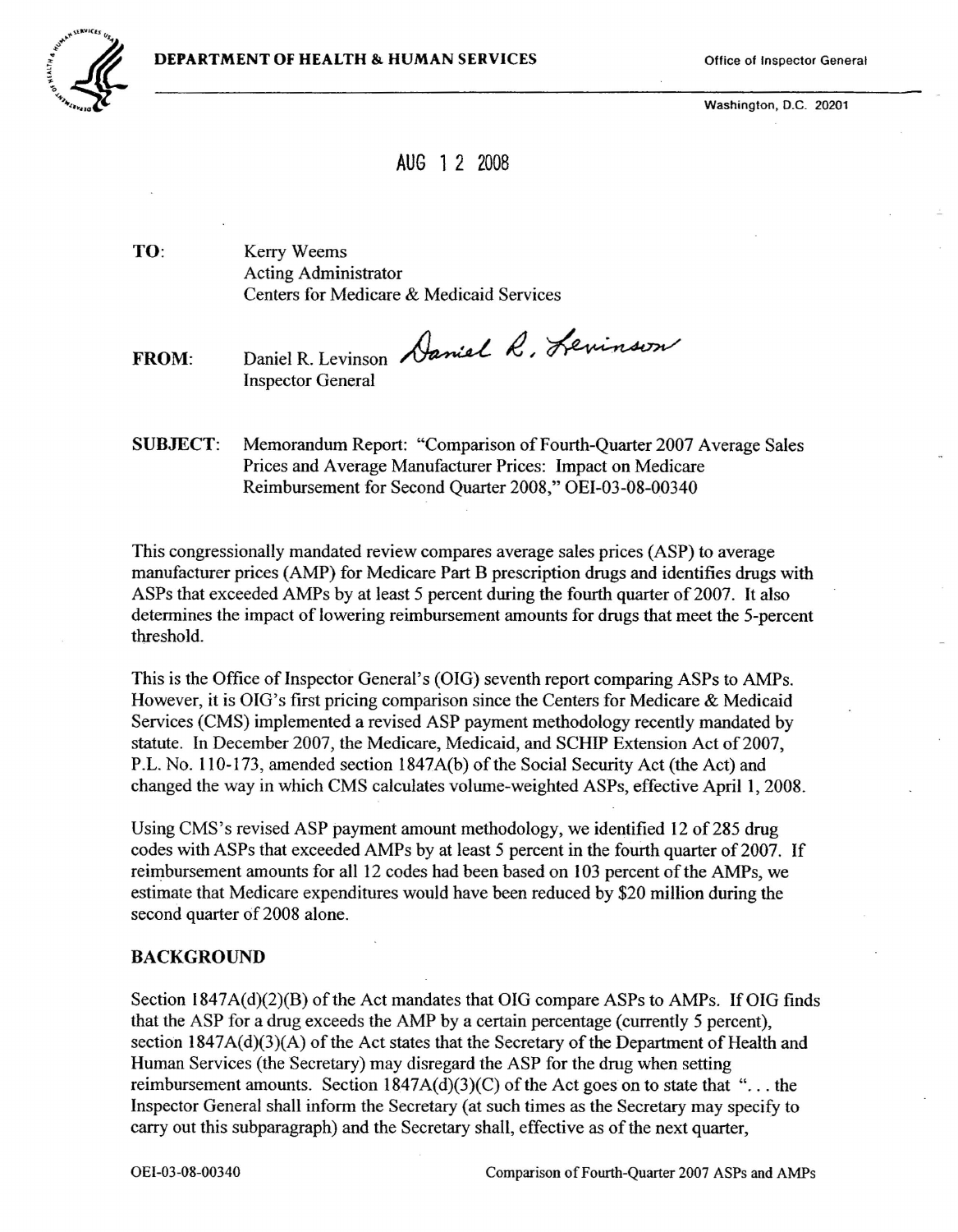## Page 2 – Kerry Weems

substitute for the amount of payment . . . the lesser of (i) the widely available market price . . . (if any); or (ii) 103 percent of the average manufacturer price . . . ."

## **Medicare Part B Coverage of Prescription Drugs**

Medicare Part B covers only a limited number of outpatient prescription drugs. Covered drugs include injectable drugs administered by a physician; certain self-administered drugs, such as oral anticancer drugs and immunosuppressive drugs; drugs used in conjunction with durable medical equipment; and some vaccines.

## **Medicare Part B Payments for Prescription Drugs**

CMS contracts with private companies, known as carriers, to process and pay Medicare Part B claims, including those for prescription drugs. To obtain reimbursement for covered outpatient prescription drugs, physicians and suppliers submit claims to their carriers using procedure codes. CMS established the Healthcare Common Procedure Coding System (HCPCS) to provide a standardized coding system for describing the specific items and services provided in the delivery of health care. In the case of prescription drugs, each HCPCS code defines the drug name and dosage size but does not specify manufacturer or package size information.

Medicare and its beneficiaries spent about \$11 billion for Part B drugs in 2007. Although Medicare paid for more than 675 outpatient prescription drug HCPCS codes that year, the majority of spending for Part B drugs was concentrated on a relatively small subset of those codes. In 2007, 55 codes accounted for 90 percent of the expenditures for Part B drugs, with only 12 of these drugs representing half of the total Part B drug expenditures.

## **Reimbursement Methodology for Part B Drugs and Biologicals**

Since January 2005, Medicare Part B has been paying for most covered drugs using a reimbursement methodology based on  $ASPs<sup>1</sup>$ . Section 1847A(c) of the Act, as added by the Medicare Prescription Drug, Improvement, and Modernization Act of 2003, P.L. No. 108-173, defines an ASP as a manufacturer's sales of a drug to all purchasers in the United States in a calendar quarter divided by the total number of units of the drug sold by the manufacturer in that same quarter. The ASP is net of any price concessions, such as volume discounts, prompt pay discounts, cash discounts, free goods contingent on purchase requirements, chargebacks, and rebates other than those obtained through the Medicaid drug

 reimbursed for covered drugs based on the lower of either the billed amount or 95 percent of the average  $1$  In 2004, the reimbursement amount for most covered drugs was based on 85 percent of the average wholesale price as published in national pricing compendia, such as the "Red Book." Prior to 2004, Medicare Part B wholesale price.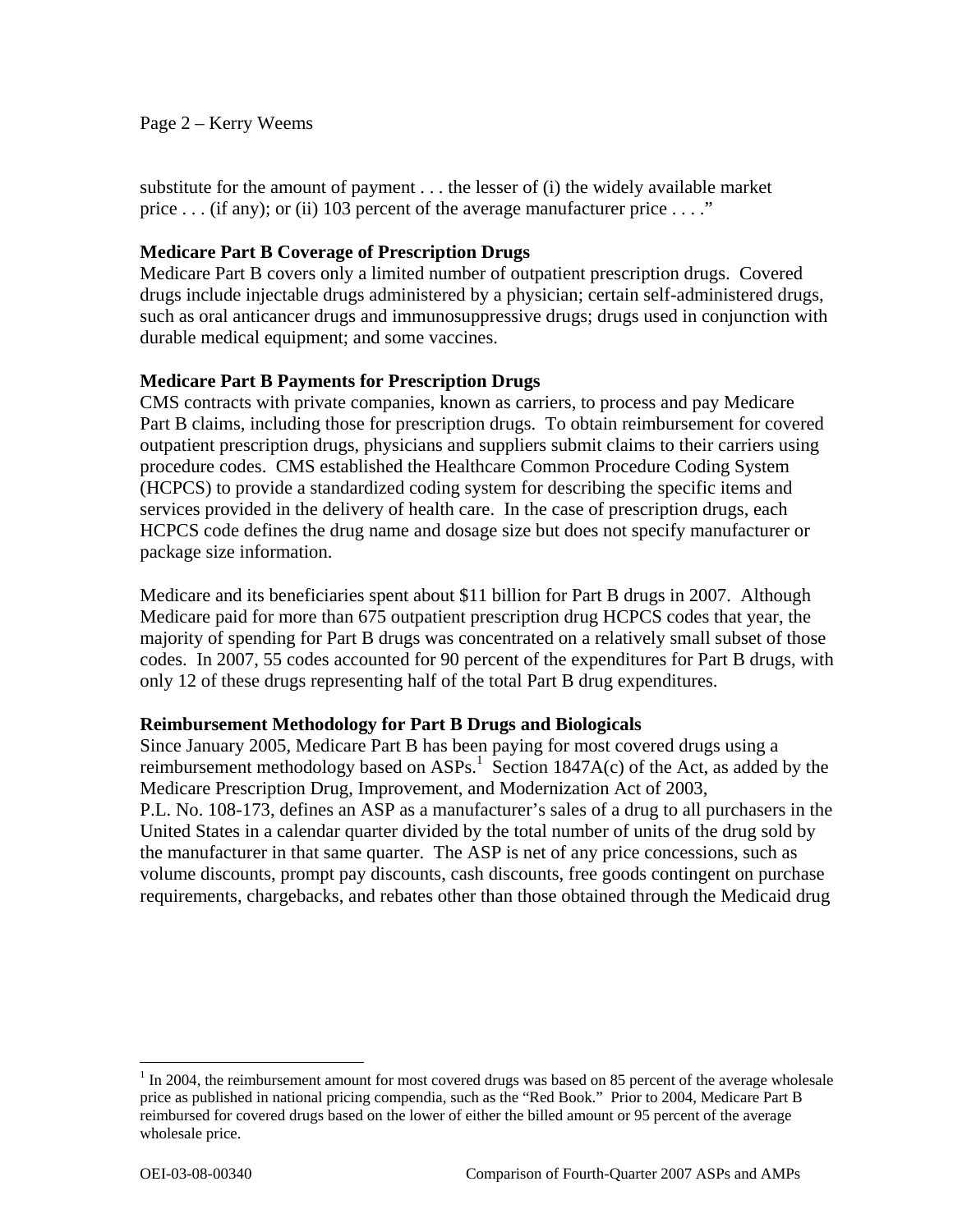Page 3 – Kerry Weems

program.<sup>34</sup> rebate program.<sup>2</sup> Sales that are nominal in amount are exempted from the ASP calculation, as are sales excluded from the determination of "best price" in the Medicaid drug rebate

Manufacturers report ASPs by national drug codes (NDC), which are 11-digit identifiers that indicate the manufacturer, product dosage form, and package size of the drug. Manufacturers must provide CMS with the ASP and volume of sales for each NDC on a quarterly basis, with submissions due 30 days after the close of each quarter. $5$ 

Because Medicare Part B reimbursement for outpatient drugs is based on HCPCS codes rather than NDCs, and more than one NDC may meet the definition of a particular HCPCS code, CMS has developed a file that "crosswalks" manufacturers' NDCs to HCPCS codes. CMS uses information in this crosswalk to calculate volume-weighted ASPs for covered HCPCS codes.

## **Calculation of Volume-Weighted Average Sales Prices**

To calculate volume-weighted ASPs, CMS uses an equation that involves the following variables: the ASP for the 11-digit NDC as reported by the manufacturer, the volume of sales for the NDC as reported by the manufacturer, and the number of billing units in the NDC as determined by CMS. The amount of the drug contained in an NDC may differ from the amount of the drug specified by the HCPCS code that providers use to bill Medicare. Therefore, the number of billing units in an NDC describes the number of HCPCS code units that are in that NDC. For instance, an NDC may contain a total of 10 milliliters of Drug A, but the corresponding HCPCS code may be defined as only 5 milliliters of Drug A. In this case, there are two billing units in the NDC. CMS calculates the number of billing units in each NDC when developing its crosswalk files.

Prior to April 2008, CMS calculated volume-weighted ASPs using the equation presented in Appendix A. However, section 112(a) of the Medicare, Medicaid, and SCHIP Extension Act of 2007, P.L. No. 110-173, changed section 1847A(b)(6) of the Act to require that CMS compute volume-weighted ASPs using a revised methodology, effective April 2008. This revised methodology was initially proposed by OIG in a February 2006 report entitled "Calculation of Volume-Weighted Average Sales Price for Medicare Part B Prescription Drugs" (OEI-03-05-00310). The revised equation for calculating volume-weighted ASPs is also provided in Appendix A.

Second-quarter 2008 Medicare allowances for most covered drug codes were based on fourth-quarter 2007 ASP submissions from manufacturers, which were volume-weighted using the revised methodology. Under the ASP pricing methodology, the Medicare

<sup>&</sup>lt;sup>2</sup> Section 1847A(c)(3) of the Act.

<sup>&</sup>lt;sup>3</sup> Pursuant to section 1927(c)(1)(C)(i) of the Act, "best price" is the lowest price available from the manufacturer during the rebate period to any wholesaler, retailer, provider, health maintenance organization, nonprofit entity, or governmental entity within the United States, with certain exceptions.

 $4$  Section 1847A(c)(2) of the Act.

 $5$  Section 1927(b)(3) of the Act.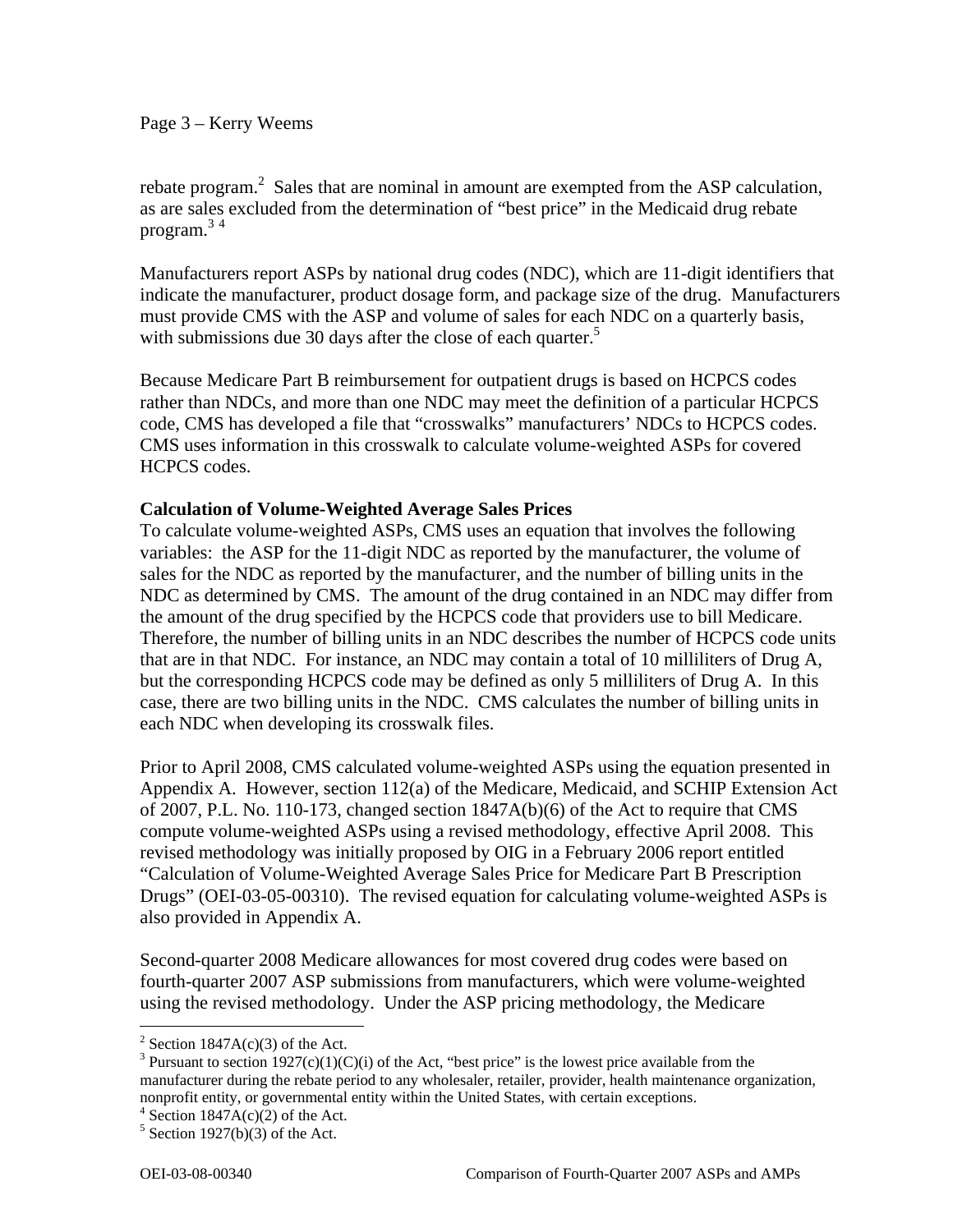#### Page 4 – Kerry Weems

allowance for most Part B drugs is equal to 106 percent of the volume-weighted ASP for the HCPCS code. Medicare beneficiaries are responsible for 20 percent of this amount in the form of coinsurance.

## **The Medicaid Drug Rebate Program and Average Manufacturer Prices**

due 30 days after the close of each quarter.<sup>6</sup> For Federal payment to be available for covered outpatient drugs provided under Medicaid, sections  $1927(a)(1)$  and  $(b)(1)$  of the Act mandate that drug manufacturers enter into rebate agreements with the Secretary and pay quarterly rebates to State Medicaid agencies. Under these rebate agreements and pursuant to section 1927(b)(3) of the Act, manufacturers must provide CMS with the AMP for each of their NDCs on a quarterly basis, with submissions

As generally defined in section  $1927(k)(1)$  of the Act, the AMP is the average price paid to the manufacturer for the drug in the United States by wholesalers for drugs distributed to the retail pharmacy class of trade. Prior to the passage of the Deficit Reduction Act of 2005 (DRA), P.L. No. 109-171, manufacturers were required to deduct customary prompt pay discounts when calculating AMPs. However, section  $6001(c)(1)$  of the DRA amended section  $1927(k)(1)$  of the Act such that AMPs must be determined without regard to customary prompt pay discounts, effective January 2007. In December 2006, CMS instructed manufacturers to exclude customary prompt pay discounts from their AMP calculations as of January 2007.<sup>7</sup> In July 2007, CMS published a final rule (72 Fed. Reg. 39142) (July 17, 2007), which, among other things, implements section  $6001(c)(1)$  of the DRA and clarifies the way in which the AMP must be calculated. Specifically, 42 CFR § 447.504 of the final regulation clarifies the manner in which the AMP is to be determined. $8<sup>8</sup>$ 

The AMP is generally calculated as a weighted average of prices for all of a manufacturer's package sizes of a drug sold during a given quarter and is reported for the lowest identifiable quantity of the drug (e.g., 1 milligram, 1 milliliter, 1 tablet, 1 capsule).

# **Office of Inspector General's Monitoring of Average Sales Prices and Average Manufacturer Prices**

Since the ASP reimbursement methodology for Part B prescription drugs was implemented in January 2005, OIG has completed six reports comparing ASPs to AMPs. A list of these reports is provided in Appendix B.

Although CMS has acknowledged the Secretary's authority to adjust ASP payment limits based on the findings of these studies, the agency has yet to make any changes to Part B drug

 $6$  Section 6001(b)(1)(A) of the DRA changed section 1927(b) of the Act to require that manufacturers also report AMPs on a monthly basis, effective January 2007. Drug manufacturers will continue to report quarterly AMP data in addition to their monthly submissions.

<sup>&</sup>lt;sup>7</sup> Medicaid Drug Rebate Program Bulletin for Participating Drug Manufacturers, Release No. 76, December 15, 2006.

 implementation of the regulation for certain purposes not relevant to this report. <sup>8</sup> In December 2007, the United States District Court for the District of Columbia preliminarily enjoined the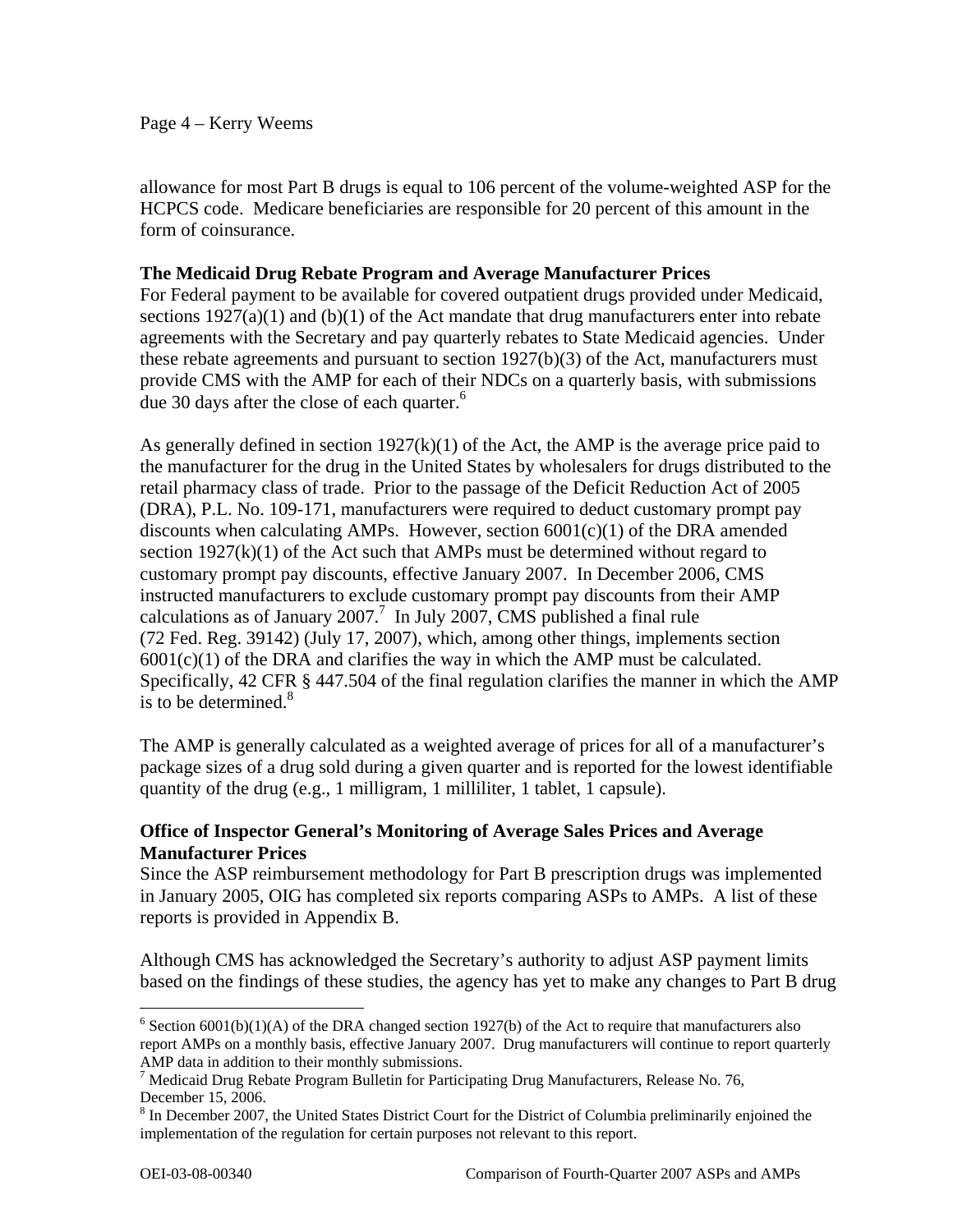#### Page 5 – Kerry Weems

reimbursement as a result of OIG's pricing comparisons. In commenting on one of OIG's reports, CMS expressed a desire to better understand fluctuating differences between ASPs and AMPs, with the intent of developing a process to adjust payment amounts based on the results of OIG's pricing comparisons.<sup>9</sup> However, CMS has not specified what, if any, steps it will take to adjust Medicare reimbursement amounts for drugs that meet the 5-percent threshold specified in section 1847A(d)(3) of the Act.

# **METHODOLOGY**

We obtained from CMS NDC-level ASP data from the fourth quarter of 2007, which were used to establish Part B drug reimbursement amounts for the second quarter of 2008. In addition, we obtained the file that CMS used to crosswalk NDCs to their corresponding HCPCS codes. Both the ASP data and the crosswalk file were current as of March 7, 2008. We also obtained AMP data from CMS for the fourth quarter of 2007, which were current as of February 6, 2008.

# **Analysis of Average Sales Price Data From the Fourth Quarter of 2007**

As mentioned previously, Medicare does not base reimbursement for covered drugs on NDCs; instead, it uses HCPCS codes. Therefore, CMS uses ASP information submitted by manufacturers for each NDC to calculate a volume-weighted ASP for each covered HCPCS code. When calculating these volume-weighted ASPs, CMS includes only NDCs with ASP submissions that are deemed valid. We did not examine NDCs that CMS opted to exclude from its calculation, nor did we verify the accuracy of CMS's crosswalk files.

As of March 2008, CMS had established prices for 525 HCPCS codes based on the revised ASP reimbursement methodology mandated by section 112(a) of the Medicare, Medicaid, and SCHIP Extension Act of 2007.<sup>10</sup> Reimbursement amounts for the 525 HCPCS codes were based on ASP data for 3,378 NDCs.

## **Analysis of Average Manufacturer Price Data From the Fourth Quarter of 2007**

An AMP is reported for the lowest identifiable quantity of the drug contained in the NDC (e.g., 1 milligram, 1 milliliter, 1 tablet, 1 capsule). In contrast, an ASP is reported for the entire amount of the drug contained in the NDC (e.g., for 50 milliliters, for 100 tablets). To ensure that the AMP would be comparable to the ASP, it was necessary to convert the AMP for each NDC so that it represented the total amount of the drug contained in that NDC.

In making these conversions, we examined AMPs only for those 3,378 NDCs that CMS used in its calculation of volume-weighted ASPs for the 525 codes. If AMP data were not available for one or more of these NDCs, we excluded the corresponding HCPCS code from our analysis. We excluded a total of 237 HCPCS codes using this conservative approach.

 9 OEI-03-07-00140, July 2007.

 methodology. <sup>10</sup> Several Part B drugs, including certain vaccines and blood products, are not paid under the ASP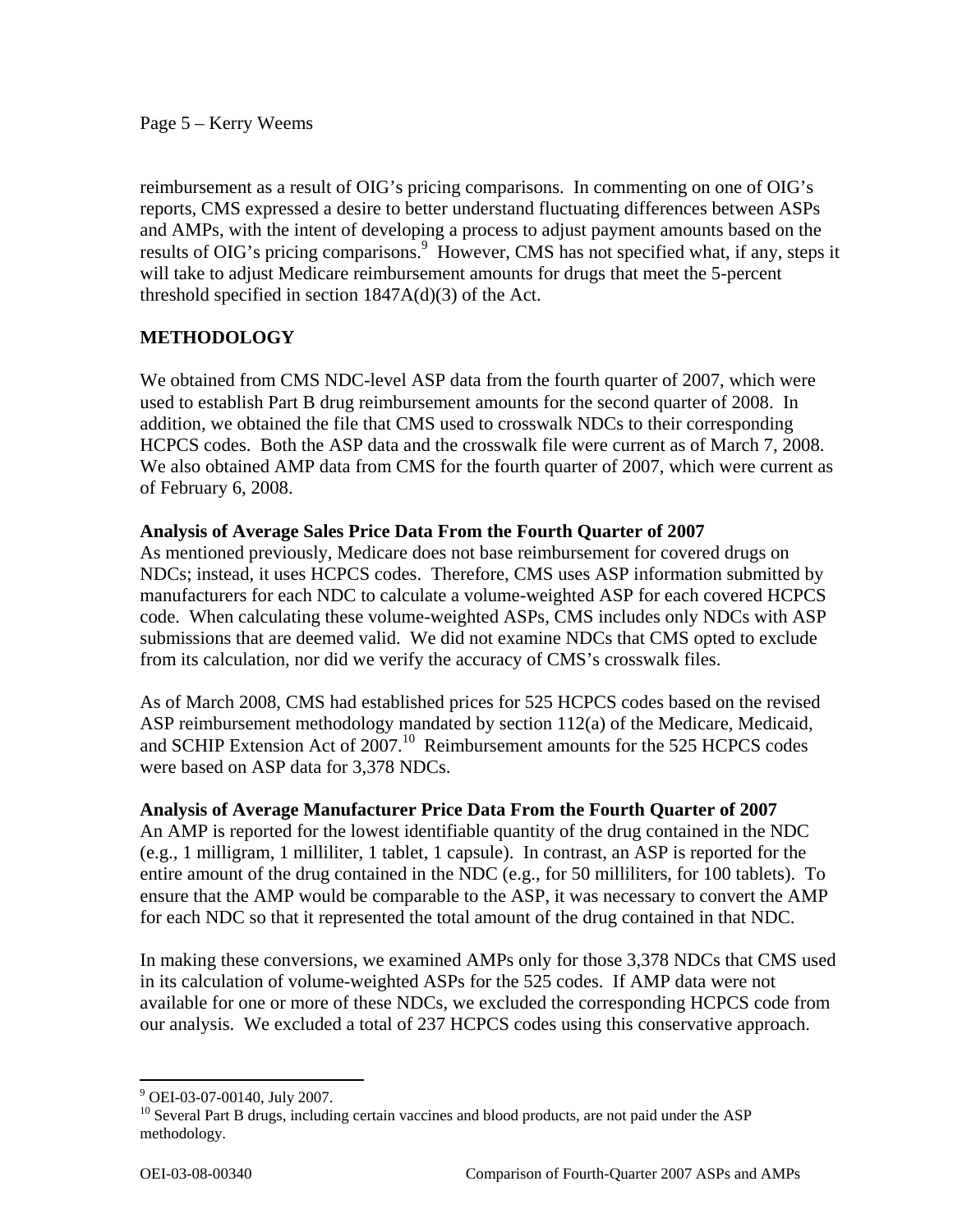Page 6 – Kerry Weems

The remaining 288 HCPCS codes had AMP data for every NDC that CMS used in its calculation of volume-weighted ASPs. These 288 HCPCS codes represented 1,127 NDCs.

We then multiplied the AMPs for these 1,127 NDCs by the total amount of the drug contained in each NDC, as identified by sources such as the CMS crosswalk file, manufacturer Web sites, the "Red Book," and the Food and Drug Administration's NDC directory. We will refer to the resulting amounts as converted AMPs. For four NDCs, we could not successfully identify the amount of the drug reflected by the ASP and therefore could not calculate a converted AMP. These four NDCs were crosswalked to three HCPCS codes. We did not include these three HCPCS codes (24 NDCs) in our final analysis.

Using the converted AMPs for the remaining 1,103 NDCs, we then calculated a volume-weighted AMP for each of the codes, consistent with the revised methodology for calculating volume-weighted ASPs. We calculated volume-weighted AMPs for a total of 285 HCPCS codes. We did not verify the accuracy of manufacturer-reported ASP and AMP data.

## **Comparing Volume-Weighted ASPs to Volume-Weighted AMPs for the Fourth Quarter of 2007 Using the Revised ASP Payment Methodology**

For each of the 285 HCPCS codes included in our study, we compared the volume-weighted ASPs and AMPs and identified codes with an ASP that exceeded the AMP by at least 5 percent.

For those HCPCS codes that met or exceeded the 5-percent threshold, we reviewed the associated NDCs to verify the accuracy of the billing unit information. According to our review, NDCs for two codes had billing unit information in CMS's crosswalk file that may not have accurately reflected the number of billing units actually contained in the NDCs. Because volume-weighted ASPs and AMPs are calculated using this billing unit information, we could not be certain that the results for the two codes were correct. Therefore, we did not include these codes in our findings.

For the remaining HCPCS codes, we then estimated the monetary impact of lowering reimbursement to 103 percent of the  $AMP<sup>11</sup>$ . For each of the HCPCS codes that met the 5-percent threshold, we calculated 103 percent of the volume-weighted AMP and subtracted this amount from the second-quarter 2008 reimbursement amount for the HCPCS code, which is equal to 106 percent of the volume-weighted ASP. To estimate the financial effect for the second quarter of 2008, we then multiplied the difference by one-fourth of the number of services that were allowed by Medicare for each HCPCS code in 2007, as reported in

 purposes of this study, we used 103 percent of the AMP to estimate the impact of lowering reimbursement amounts. If widely available market prices had been available for these drugs and lower than 103 percent of the <sup>11</sup> Pursuant to section  $1847A(d)(3)$  of the Act, if the ASP for a drug exceeds the AMP by at least 5 percent, the Secretary has the authority to disregard the ASP for that drug and replace the payment amount for the drug code with the lesser of the widely available market price for the drug (if any) or 103 percent of the AMP. For the AMP, the savings estimate presented in this report would have been greater.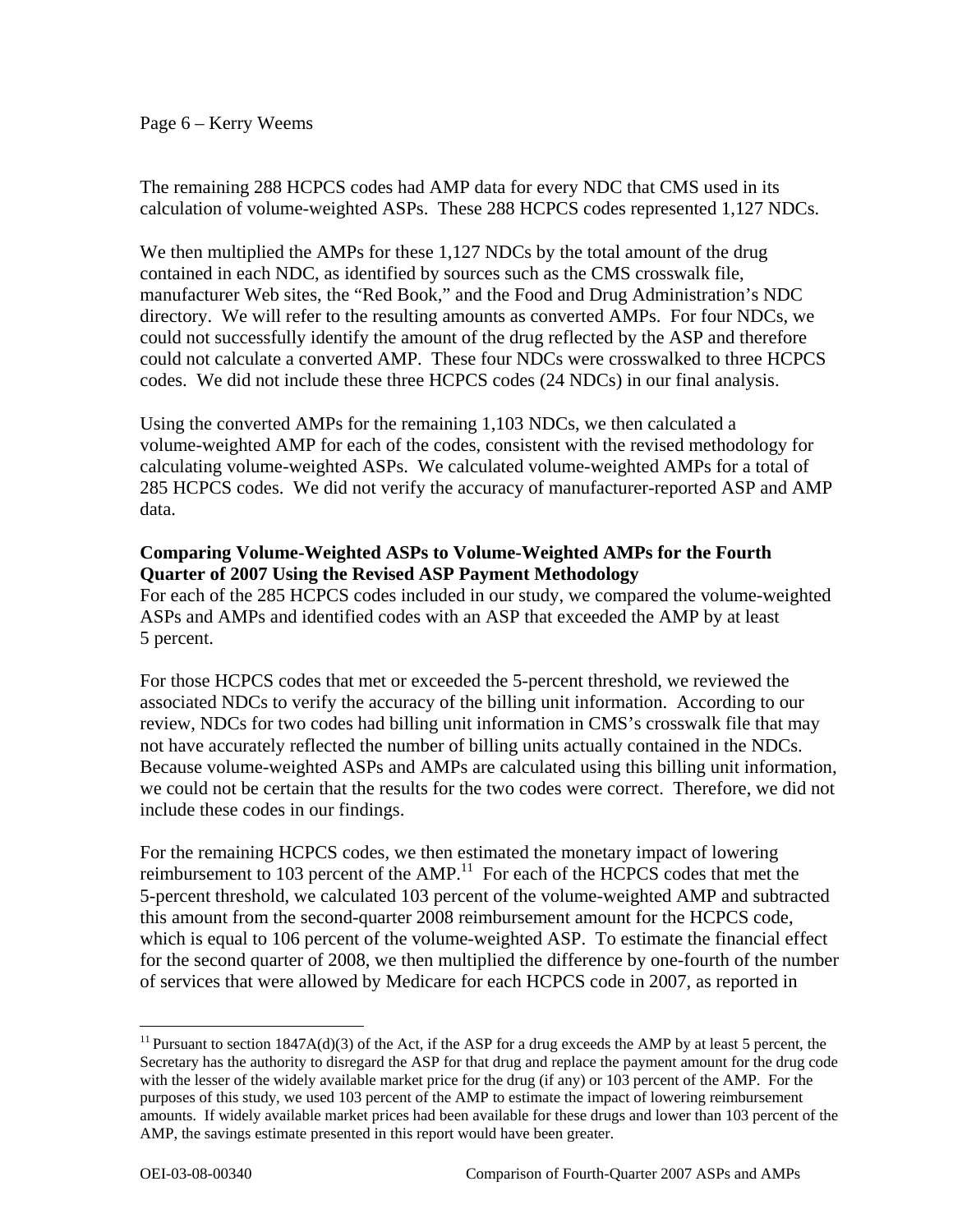Page 7 – Kerry Weems

CMS's Part B Extract and Summary System  $(BESS)$ <sup>12</sup> This estimate assumes that the number of services that were allowed by Medicare in 2007 remained consistent from one quarter to the next and that there were no significant changes in utilization between 2007 and 2008.

## **Limitations**

This is the first comparison of ASPs to AMPs that OIG has conducted since CMS implemented its revised ASP payment methodology. Because pricing data in the fourth quarter of 2007 were volume-weighted differently than in previous quarters, the results of this current pricing comparison are not comparable to those of previous OIG pricing comparisons for the purpose of establishing trends over time. OIG is conducting follow-up work to identify the drug codes that would have met the 5-percent threshold if CMS's revised ASP payment methodology had been in effect throughout calendar year 2007.

Furthermore, the definition of AMP changed in January 2007, such that AMPs must now be determined without regard to customary prompt pay discounts.<sup>13</sup> Because manufacturers are still required to include customary prompt pay discounts in their ASP calculations, the dynamic between ASPs and AMPs may be different in this report as compared to that in OIG reports using prices submitted prior to 2007.

## **Standards**

This inspection was conducted in accordance with the "Quality Standards for Inspections" issued by the President's Council on Integrity and Efficiency and the Executive Council on Integrity and Efficiency.

# **RESULTS**

**Under the Revised ASP Payment Methodology, Volume-Weighted ASPs for 12 of 285 Drug Codes Exceeded the Volume-Weighted AMPs by at Least 5 Percent**  Consistent with sections  $1847A(d)(2)(B)$  and  $1847A(d)(3)$  of the Act, OIG compared ASPs to AMPs to identify instances in which the ASP for a particular drug exceeded the AMP by a threshold of 5 percent. In the fourth quarter of 2007, 12 of the 285 HCPCS codes included in our review (4 percent) met this 5-percent threshold. A list of the 12 HCPCS codes, their descriptions, and their HCPCS dosage amounts is presented in Appendix C.

Table 1 on the next page describes the extent to which ASPs exceeded AMPs for the 12 HCPCS codes.<sup>14</sup> For over half of the 12 codes, volume-weighted ASPs exceeded volume-weighted AMPs by 20 percent or more. The ASPs for three of these codes were more than double the AMPs.

 $12$  At the time of extraction, 2007 BESS data were 90 percent complete.

<sup>&</sup>lt;sup>13</sup> Section 1927(k)(1) of the Act (as amended by section 6001(c)(1) of the DRA) and Medicaid Drug Rebate Program Bulletin for Participating Drug Manufacturers, Release No. 76, December 15, 2006.

 $14$  Because of the confidential nature of ASP data, the information in the table is presented in ranges.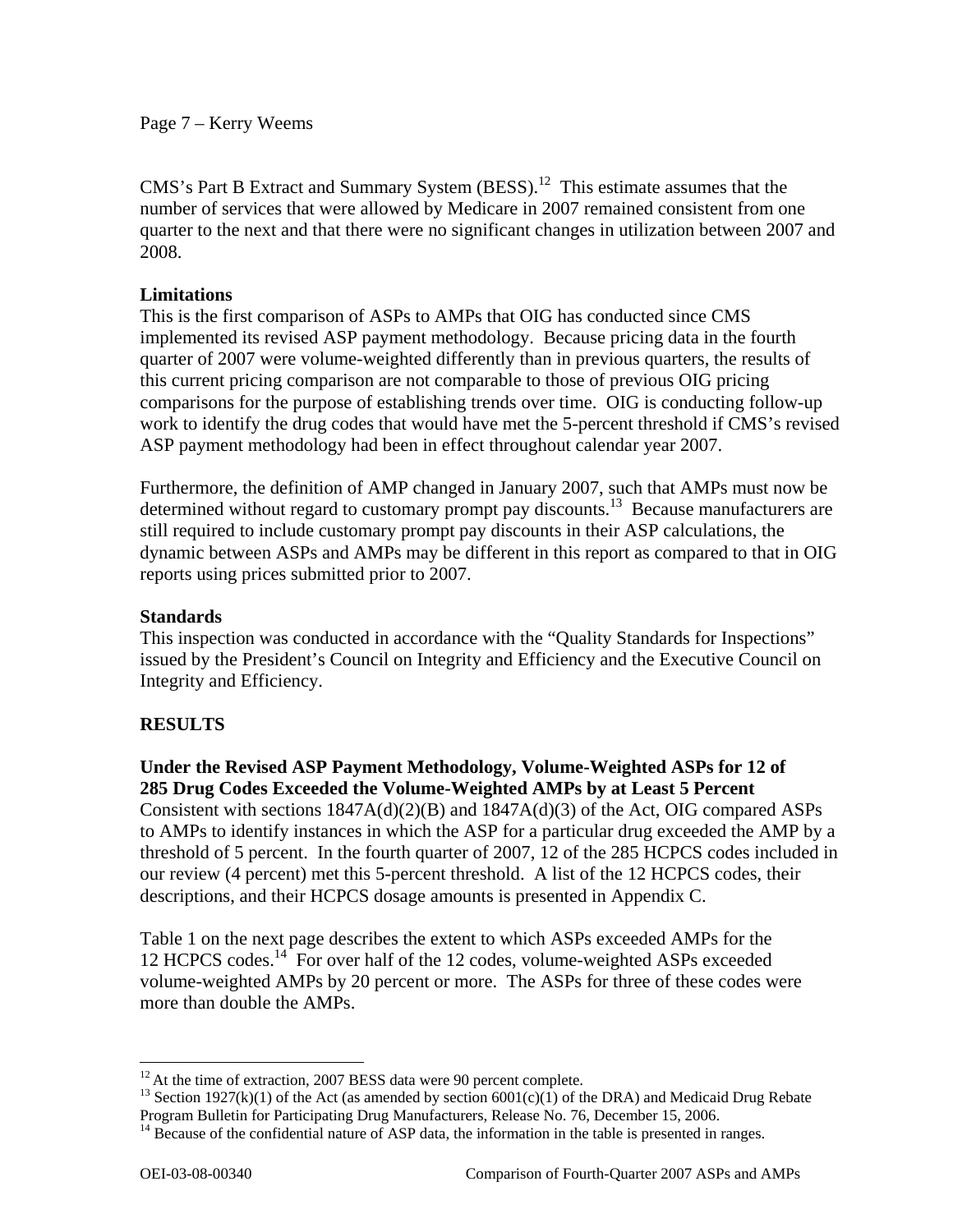#### Page 8 – Kerry Weems

| <b>Percentage by Which</b><br><b>ASP Exceeded AMP</b> | Number of<br><b>HCPCS Codes</b> |
|-------------------------------------------------------|---------------------------------|
| 5.00%-9.99%                                           | 4                               |
| 10.00%-19.99%                                         | 1                               |
| 20.00%–29.99%                                         | 2                               |
| 30.00%-39.99%                                         |                                 |
| 40.00%-49.99%                                         |                                 |
| 50.00%-59.99%                                         | n                               |
| 60.00%-69.99%                                         | n                               |
| 70.00%-79.99%                                         | n                               |
| 80.00%-89.99%                                         | n                               |
| 90.00%-99.99%                                         |                                 |
| 100% and above                                        | з                               |
| Total                                                 | 12                              |

#### **Table 1: Extent to Which ASPs Exceeded AMPs for 12 HCPCS Codes**

Source: OIG analysis of fourth-quarter 2007 ASP and AMP data, 2008.

Lowering reimbursement amounts for the 12 HCPCS codes to 103 percent of the AMPs would have reduced Medicare allowances by an estimated \$20 million in the second quarter of 2008. Sections  $1847A(d)(3)(A)$  and (B) of the Act provide that the Secretary may disregard the ASP pricing methodology for a drug with an ASP that exceeds the AMP by at least 5 percent. Pursuant to section  $1847A(d)(3)(C)$  of the Act, "... the Secretary shall, effective as of the next quarter, substitute for the amount of payment . . . the lesser of (i) the widely available market price . . . (if any); or (ii) 103 percent of the average manufacturer price  $\dots$  <sup>15</sup>. In this study, we identified 12 HCPCS codes that met the 5-percent threshold specified in the Act. If reimbursement amounts for these 12 codes had been based on 103 percent of the AMPs during the second quarter of 2008, we estimate that Medicare expenditures would have been reduced by \$20 million in that quarter alone.<sup>16</sup>

Two of the twelve HCPCS codes accounted for almost 90 percent of the \$20 million. If the reimbursement amounts for codes J2505 and J3315 had been based on 103 percent of the AMP during the second quarter of 2008, Medicare expenditures would have been reduced by an estimated \$11 million and \$7 million, respectively.

 103 percent of the AMP, the savings estimates presented in this report would have been greater. <sup>15</sup> For the purposes of this study, we used 103 percent of the AMP to estimate the impact of lowering reimbursement amounts. If widely available market prices had been available for these drugs and lower than

<sup>&</sup>lt;sup>16</sup> This savings estimate assumes that the number of services that were allowed by Medicare in 2007 remained consistent from one quarter to the next and that there were no significant changes in utilization between 2007 and 2008.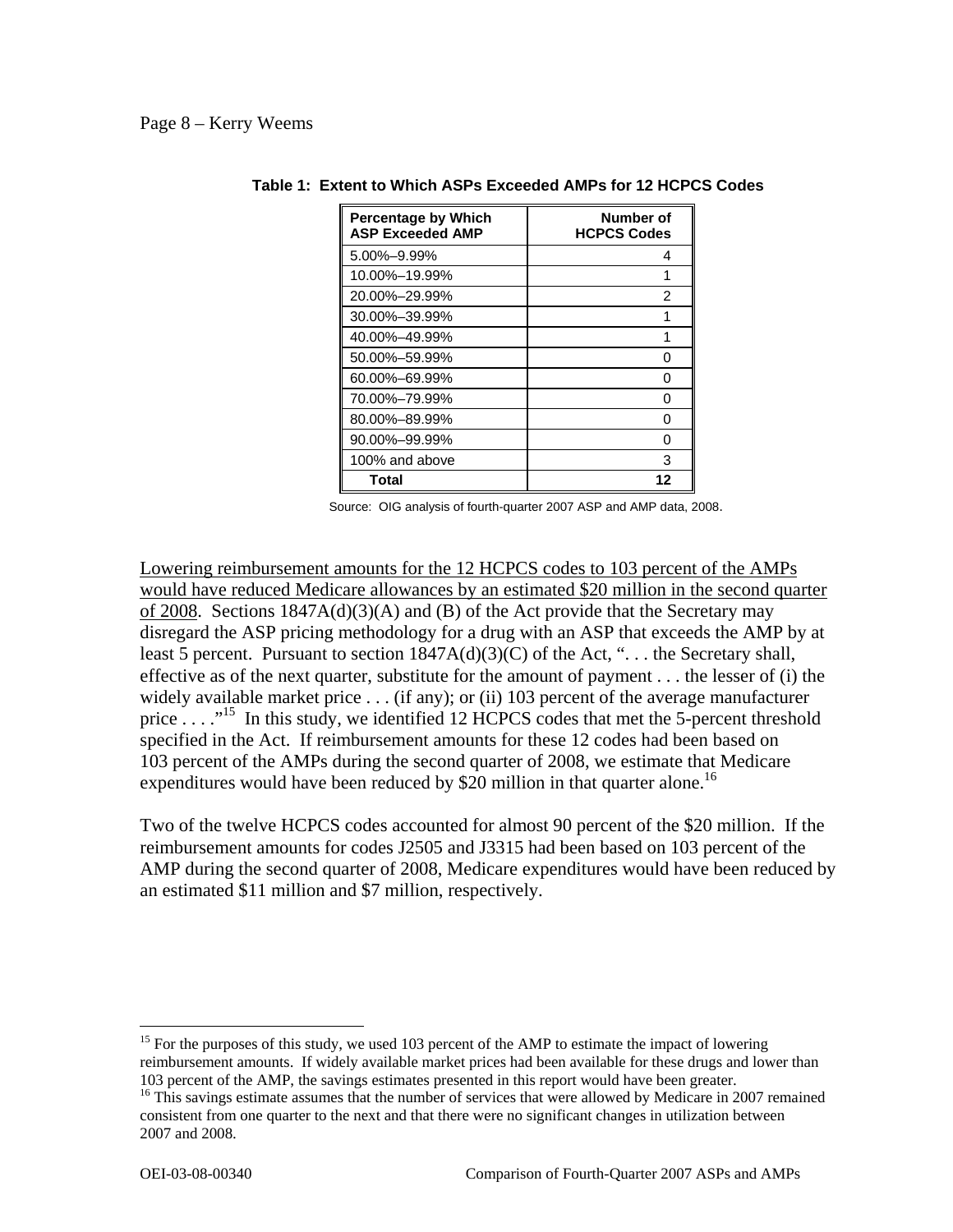Page 9 – Kerry Weems

# **CONCLUSION**

For the purpose of monitoring Medicare reimbursement amounts based on ASPs and consistent with sections 1847A(d)(2)(B) and 1847A(d)(3) of the Act, OIG compared ASPs and AMPs to identify instances in which the ASP for a particular drug exceeded the AMP by at least 5 percent. This review is the seventh such comparison conducted by OIG. Using the revised ASP payment methodology recently implemented by CMS, we identified a total of 12 HCPCS codes in the fourth quarter of 2007 that met the threshold for price adjustment. To establish a more useful and consistent benchmark for comparisons of ASPs and AMPs over time, OIG is conducting follow-up work to identify the HCPCS codes that would have met the 5-percent threshold if CMS's revised ASP payment methodology had been in effect during every quarter of 2007.

Some of OIG's previous reports comparing ASPs and AMPs have contained recommendations. We are not making additional recommendations in this report and, as such, are issuing the report directly in final form. If you have comments or questions about this report, please provide them within 60 days. Please refer to report number OEI-03-08-00340 in all correspondence.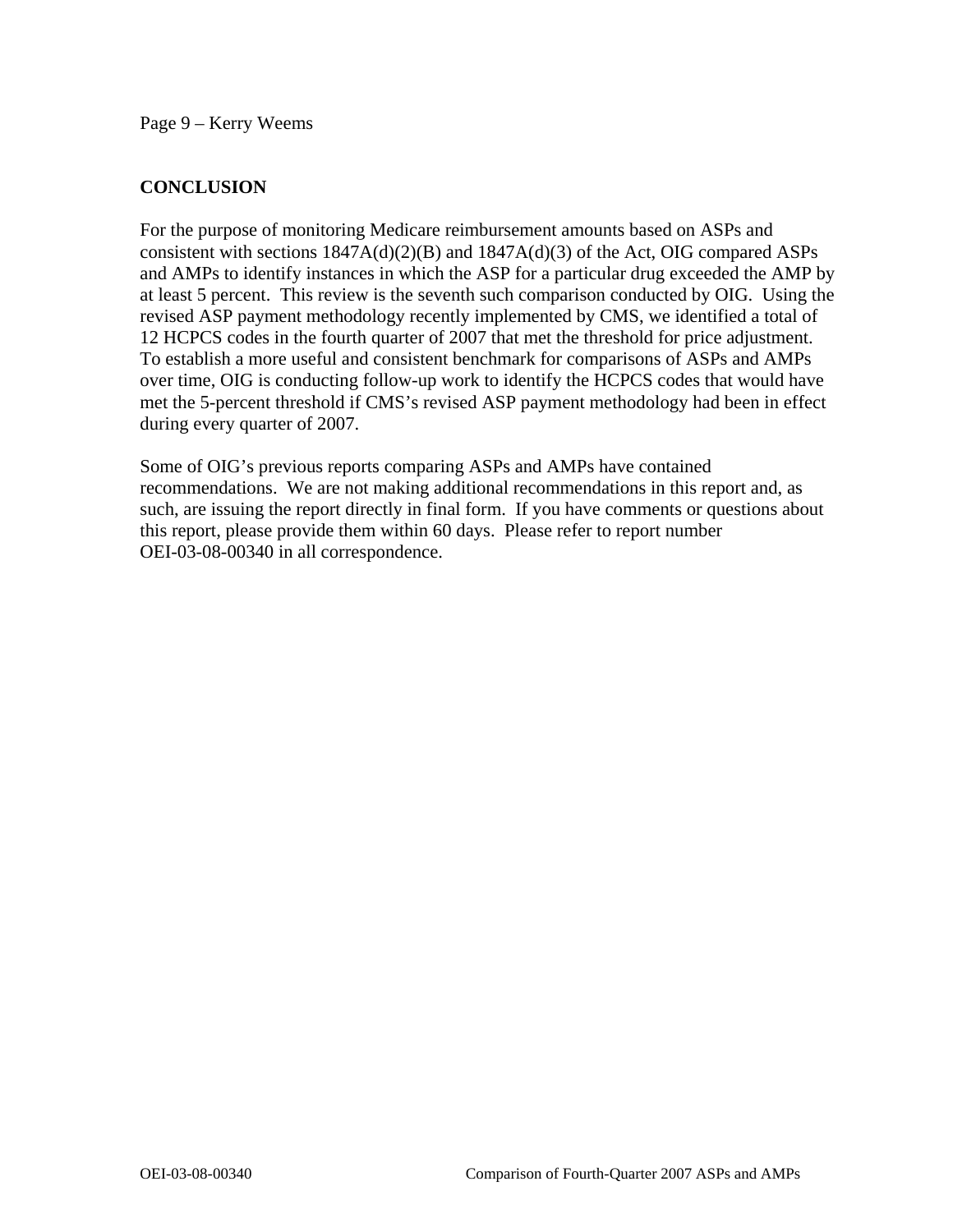Page 10 – Kerry Weems

# **APPENDIX A**

# **Equations Used by the Centers for Medicare & Medicaid Services To Calculate Volume-Weighted Average Sales Prices**

In the following equations, a "billing unit" is defined as the number of Healthcare Common Procedure Coding System (HCPCS) code units that are contained in a national drug code (NDC).

**1. The Revised Equation Used by the Centers for Medicare & Medicaid Services (CMS) To Calculate Volume-Weighted Average Sales Prices (ASP) Beginning April 1, 2008** 

*Volume-Weighted ASP Sum of (ASP for NDC* \* *Number of NDCs Sold)* **<sup>=</sup>***for the Billing Unit of Sum of (Number of NDCs Sold* \* *Billing Units in NDC) HCPCS Code* 

# **2. The Equation Used by CMS To Calculate Volume-Weighted ASPs Prior to April 1, 2008**



 *Sum of Number of NDCs Sold*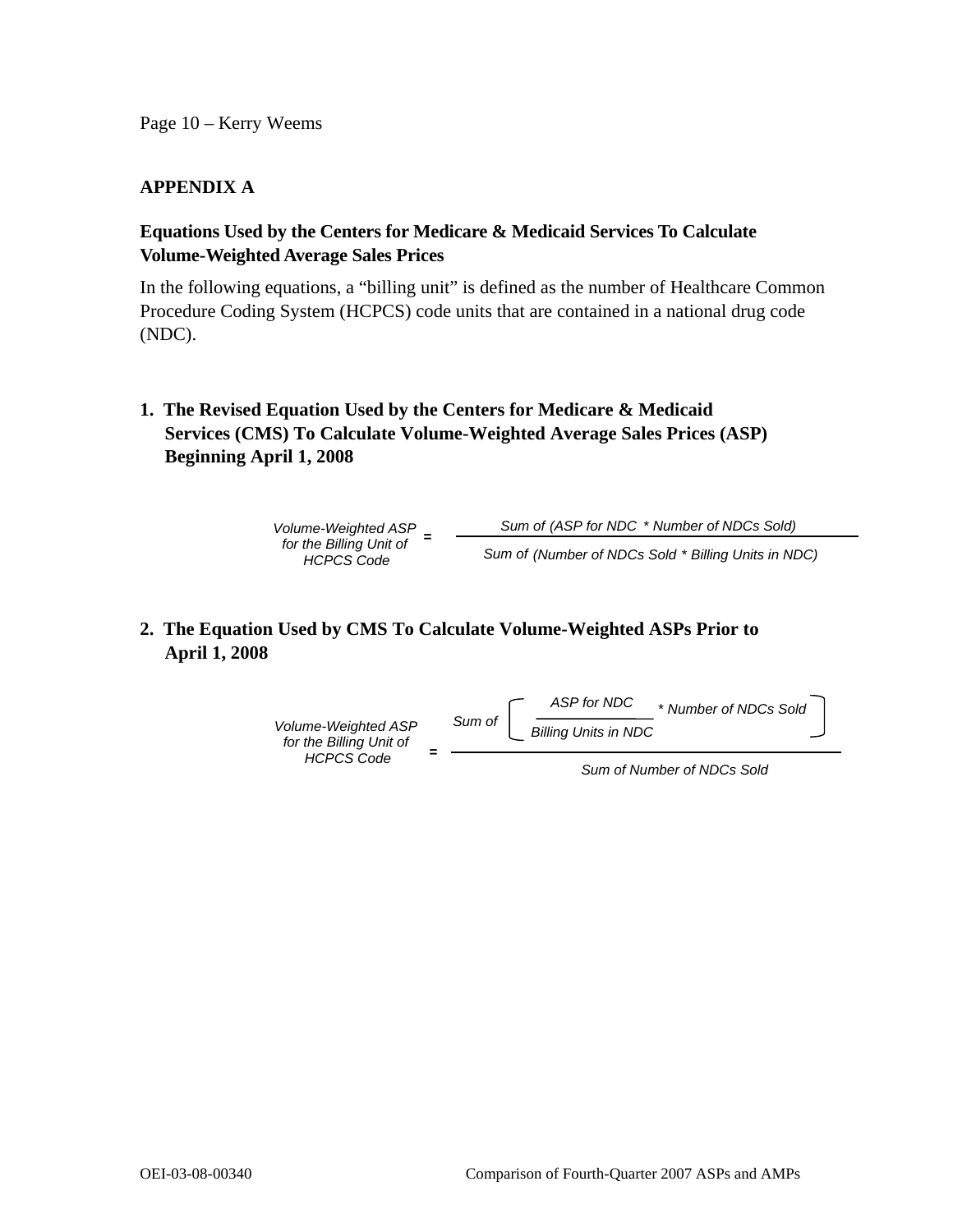# **APPENDIX B**

# **Previous Office of Inspector General Reports Comparing Average Sales Prices and Average Manufacturer Prices**

- "Monitoring Medicare Part B Drug Prices: A Comparison of Average Sales Prices to Average Manufacturer Prices" (OEI-03-04-00430), April 2006.
- "Comparison of Fourth-Quarter 2005 Average Sales Prices to Average Manufacturer Prices: Impact on Medicare Reimbursement for Second Quarter 2006" (OEI-03-06-00370), July 2006.
- "Comparison of Third-Quarter 2006 Average Sales Prices to Average Manufacturer Prices: Impact on Medicare Reimbursement for First Quarter 2007" (OEI-03-07-00140), July 2007.
- "Comparison of First-Quarter 2007 Average Sales Prices to Average Manufacturer Prices: Impact on Medicare Reimbursement for Third Quarter 2007" (OEI-03-07-00530), September 2007.
- "Comparison of Second-Quarter 2007 Average Sales Prices to Average Manufacturer Prices: Impact on Medicare Reimbursement for Fourth Quarter 2007" (OEI-03-08-00010), December 2007.
- "Comparison of Third-Quarter 2007 Average Sales Prices to Average Manufacturer Prices: Impact on Medicare Reimbursement for First Quarter 2008" (OEI-03-08-00130), May 2008.